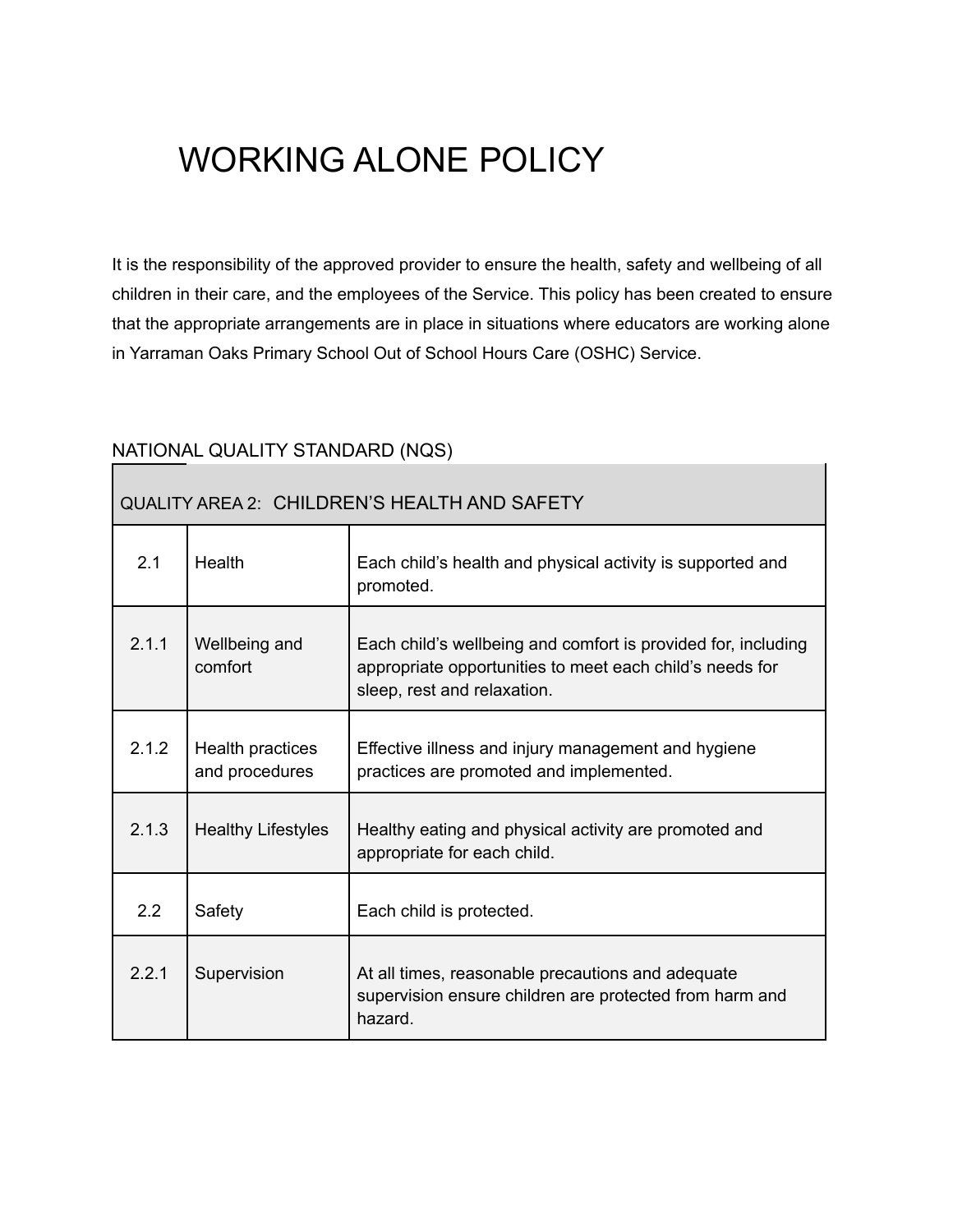| 222   | Incident and<br>emergency<br>management | Plans to effectively manage incidents and emergencies are<br>developed in consultation with relevant authorities, practiced<br>and implemented.         |
|-------|-----------------------------------------|---------------------------------------------------------------------------------------------------------------------------------------------------------|
| 2.2.3 | <b>Child Protection</b>                 | Management, educators and staff are aware of their roles<br>and responsibilities to identify and respond to every child at<br>risk of abuse or neglect. |

| QUALITY AREA 7: GOVERNANCE AND LEADERSHIP |                                    |                                                                                                                                        |  |
|-------------------------------------------|------------------------------------|----------------------------------------------------------------------------------------------------------------------------------------|--|
| 7.1.1                                     | Service philosophy<br>and purposes | A statement of philosophy guides all aspects of the<br>service's operations                                                            |  |
| 7.1.2                                     | <b>Management Systems</b>          | Systems are in place to manage risk and enable the<br>effective management and operation of a quality service                          |  |
| 7.1.3                                     | Roles and<br>Responsibilities      | Roles and responsibilities are clearly defined and<br>understood and support effective decision making and<br>operation of the service |  |
| 7.2                                       | Leadership                         | Effective leadership builds and promotes a positive<br>organisational culture and professional learning<br>community                   |  |

| EDUCATION AND CARE SERVICES NATIONAL REGULATIONS |                                            |  |
|--------------------------------------------------|--------------------------------------------|--|
| 97                                               | Emergency and evacuation procedures        |  |
| 98                                               | Telephone or other communication equipment |  |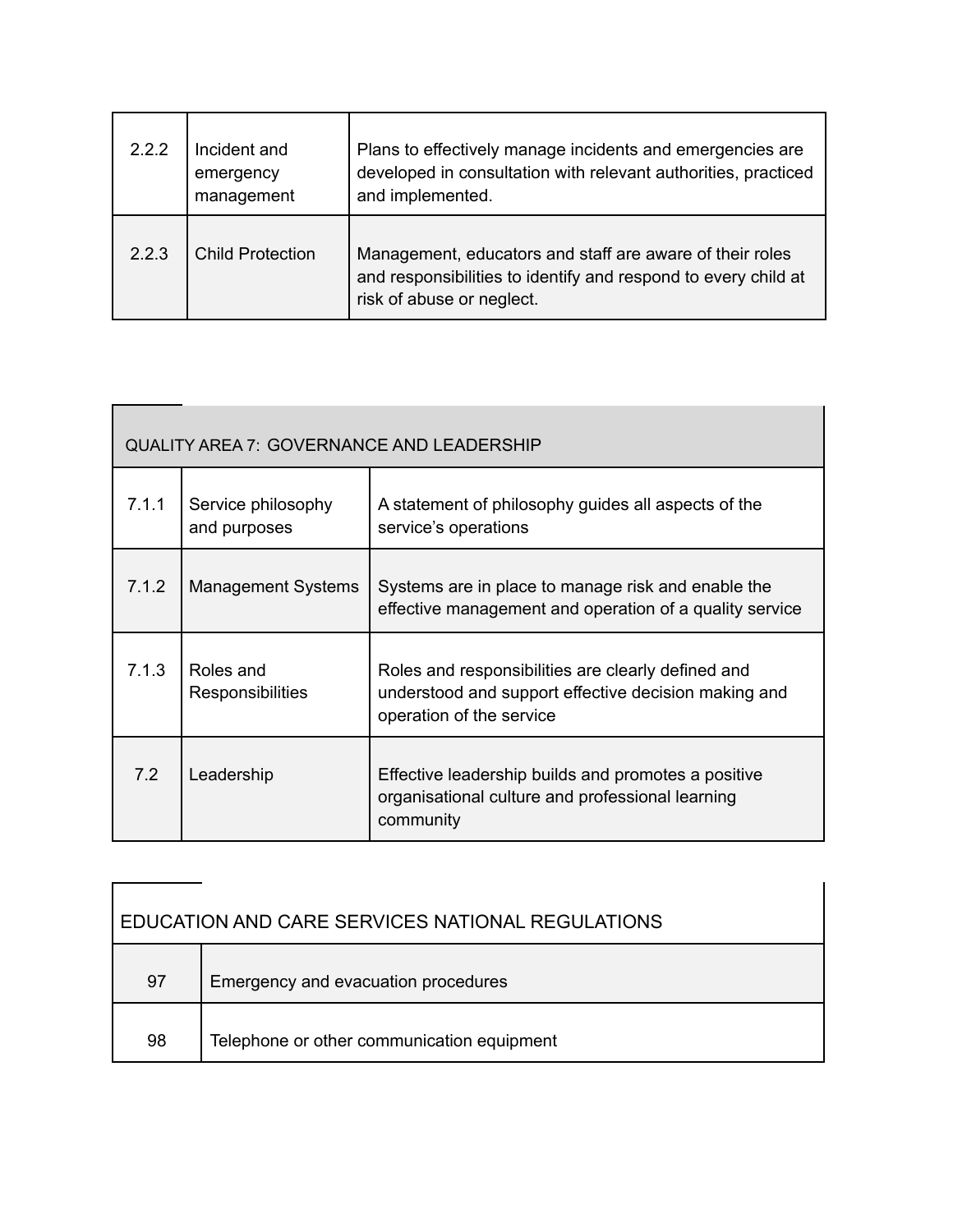| 99               | Children leaving the education and care service premises                                     |
|------------------|----------------------------------------------------------------------------------------------|
| 103              | Premises, furniture and equipment to be safe, clean and in good repair                       |
| 102A             | Transportation of children other than as part of an excursion                                |
| 102B             | Transport risk assessment must be conducted before service transports child                  |
| 102C             | Conduct of risk assessment for transporting of children by the education and<br>care service |
| 102D             | Authorisation for service to transport children                                              |
| 117B             | Minimum requirements for a person in day-to-day charge                                       |
| 146              | Nominated Supervisor                                                                         |
| S <sub>161</sub> | Offence to operate education and care service without nominated supervisor                   |

# RELATED POLICIES

| <b>Arrival and Departure Policy</b>  | Incident, Injury, Trauma and Illness Policy            |
|--------------------------------------|--------------------------------------------------------|
| Administration of First Aid Policy   | Interactions with Children, Family and Staff<br>Policy |
| <b>Child Safe Environment Policy</b> |                                                        |
|                                      | <b>Responsible Person Policy</b>                       |
| <b>Child Protection Policy</b>       |                                                        |
|                                      | Safe Transportation Policy                             |
| Code of Conduct Policy               |                                                        |
|                                      | <b>Student and Volunteer Workers Policy</b>            |
| <b>Family Communication Policy</b>   |                                                        |
|                                      | <b>Supervision Policy</b>                              |
| <b>Health and Safety Policy</b>      |                                                        |
|                                      | Work Health and Safety Policy                          |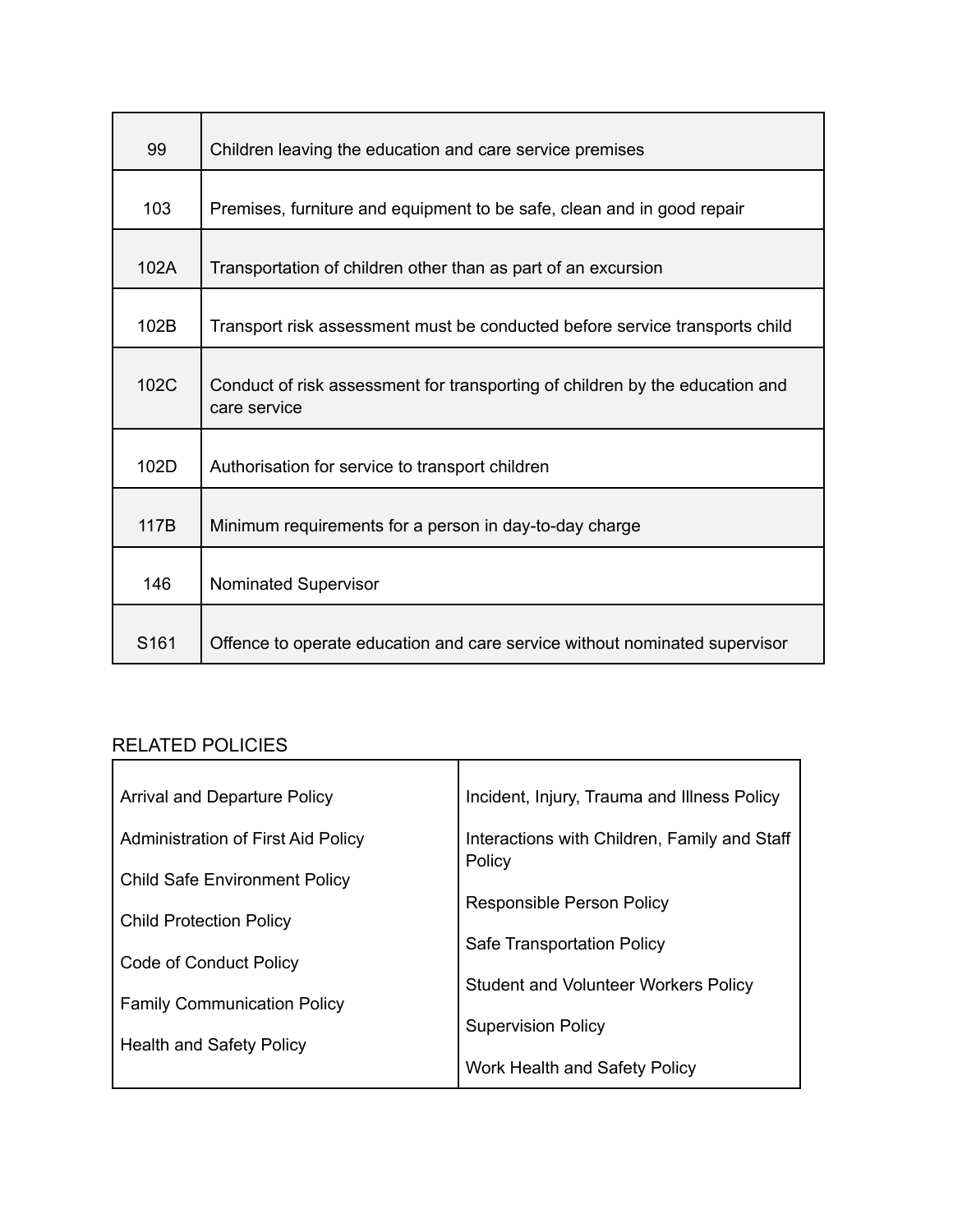#### PURPOSE

The purpose of this policy is to identify, assess, manage and minimise the risks associated with working alone in the Before and After School Care setting. The safety of our educators and children is paramount. This policy will provide a guide for educators in managing the potential risks, ensuring they are offered the support and the resources required to continue to provide high quality care for children.

#### SCOPE

This policy applies to children, families, staff, management and visitors of the OSHC Service.

#### IMPLEMENTATION

YOPS OSHC Service adheres to the National Principles for Child Safe Organisations and have adopted the Child Safe Standards necessary to protect children from harm. Our staff implement child safe practices and provide adequate supervision at all times.

'*Working alone'* refers to one educator working either on their own (without children present) or caring for up to 15 children as per the National Regulations for Out of School Hours Services. Where possible, YOPS OSHC Service will employ at least two staff members.

Situations may arise however, where normal enrolment at our OSHC Service decreases due to an infectious disease, natural disaster or other reason, and two staff members is either not practical, or financially viable. In this situation, we may need to amend our rosters resulting in only one educator/staff member in attendance.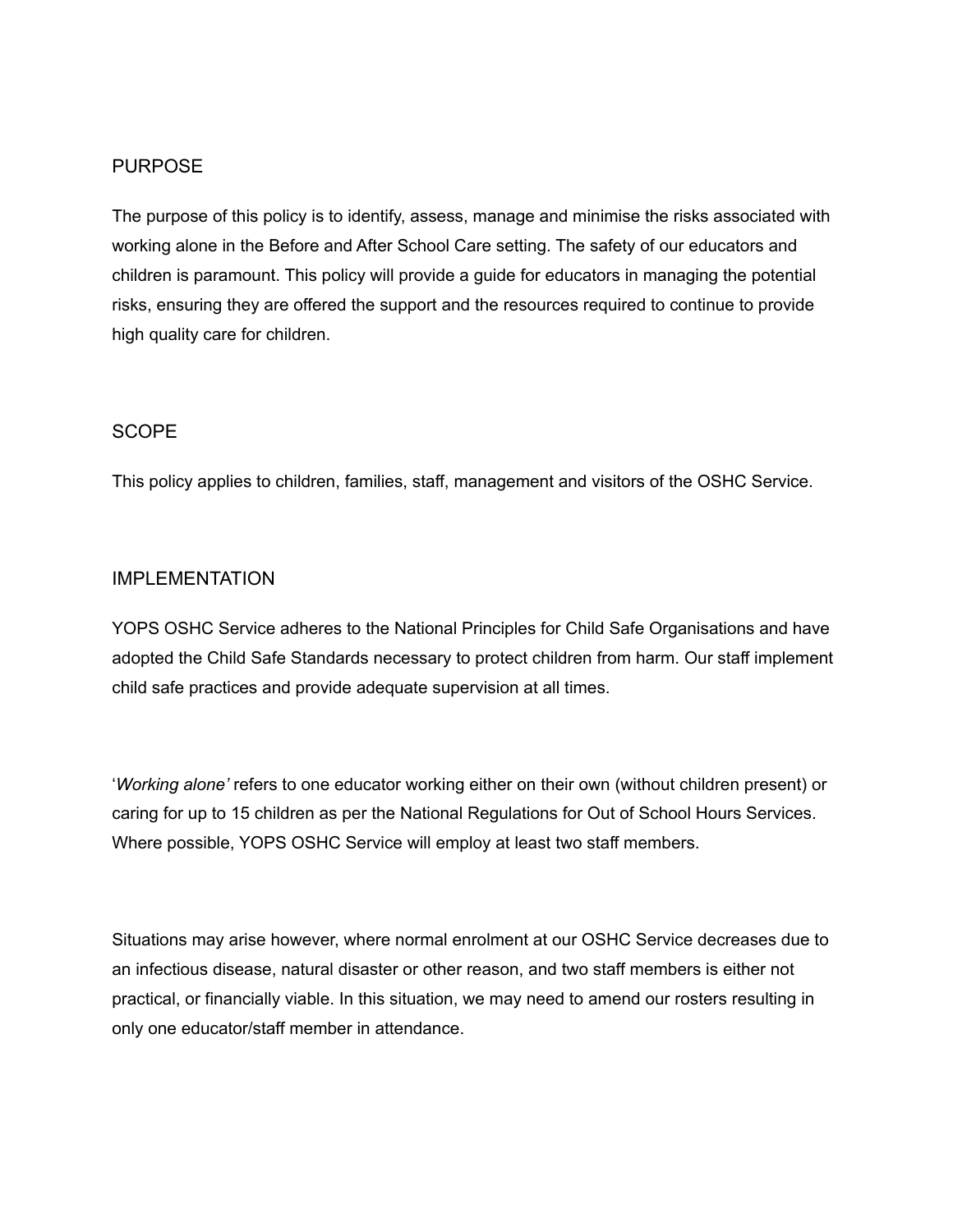The viability of the working alone arrangement is largely dependent on maintaining strong and consistent communication between the Service management and school executives or venue management team.

# RECRUITMENT AND STAFFING

YOPS OSHC Service ensures that all staff employed have been recruited from a robust screening and employment process. Only the most suitable and qualified applicants are employed with our OSHC Service, and we have ensured all staff have valid Working With Children Checks, be up to date with Child Protection training and hold current First Aid (including CPR), Emergency Asthma and Anaphylaxis training.

Staff who may be required to work on their own, take on the role of Nominated Supervisor/ Responsible Person. A Nominated Supervisor or Responsible Person must have an adequate knowledge and understanding of the provision of education and care to children, the Education and Care National Law and Regulations and National Quality Standard, the approved learning framework (EYLF), Family Assistance Law and administration of CCS. They have the ability to effectively supervise and manage an education and care service.

YOPS OSHC Service ensures that a support staff member is available by telephone at all times the OSHC Service is open and providing education and care to children.

### **STAFFING**

- A list of support/emergency staff who can be called upon must be clearly displayed next to the Service phone. The staff will need to reside locally and hold qualifications for approved First Aid, Asthma, Anaphylaxis training and be up to date with Child Protection training. The phone numbers will also be programmed into the Service phone on speed dial.
- The contact details for the Approved provider will also be displayed.
- The educator on duty may also call upon one of the School staff for assistance if required.
- The educator on duty will check in at the school office prior to the start of each session.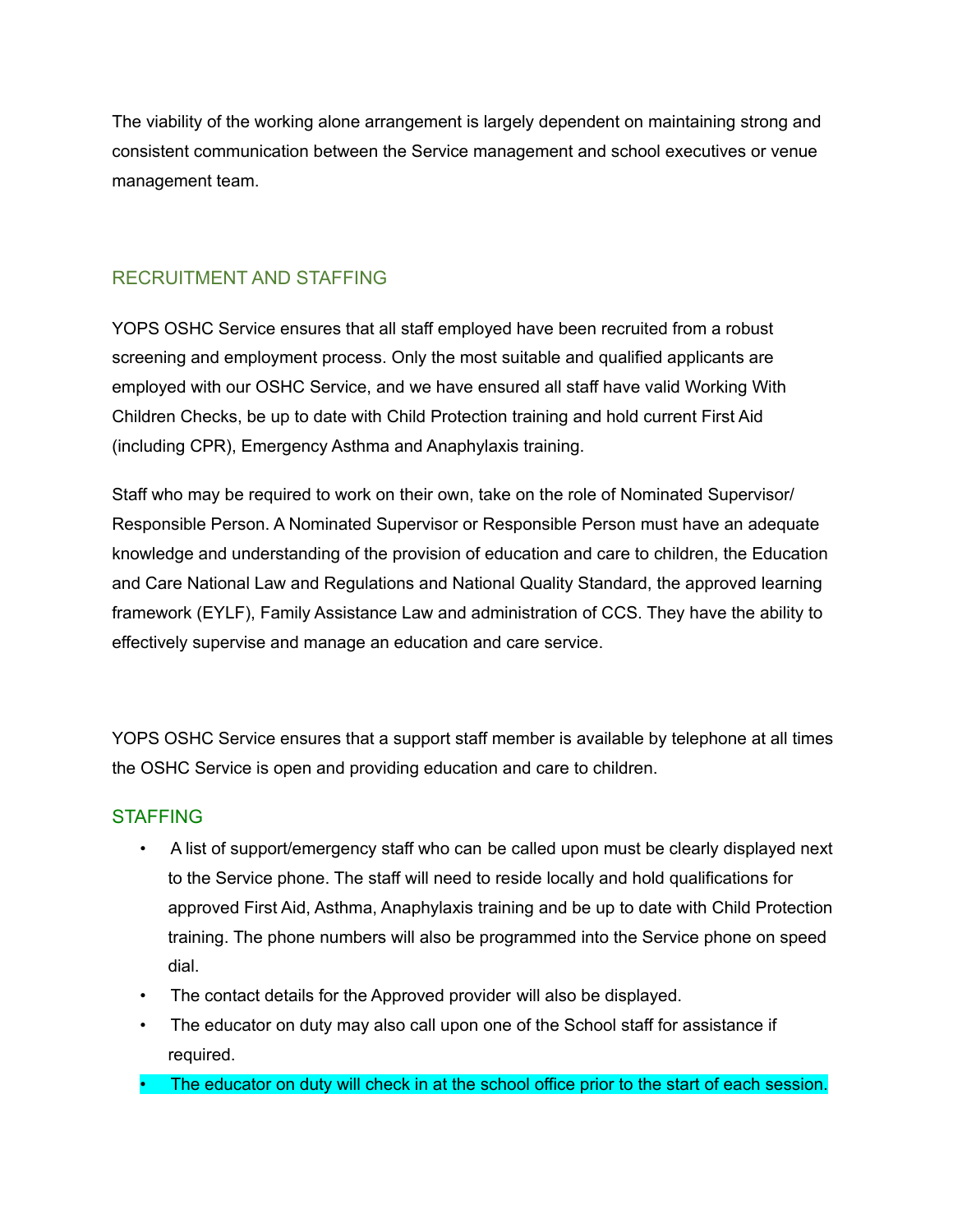## PHYSICAL PREMISES

- YOPS OSHC Service will ensure that the physical environment is safe and free from hazards including the outdoor environment
- Daily checklists will be completed to inspect the indoor and outdoor areas. These will be completed prior to the children's arrival
- Adequate lighting will be installed around the OSHC Service, walkways, carparks and bathrooms
- A working alone risk assessment will be completed on a regular basis to identify any hazards or potential hazards including slips/trips/falls
- The educational program is also subject to risk assessment each week to ensure the viability and safety of particular activities where supervision may be limited due number of staff available at the service
- Bathrooms and tiled surfaces will be checked regularly to ensure they are dry and not a slip risk to children

### **SAFFTY**

- Attendance records will be maintained and checked at all times
- The educator will conduct random 'head counts' during each care session
- Emergency evacuation procedures (including lockdown and bushfire emergency procedures) will be clearly displayed at the entry/exit point of the Service's indoor and outdoor areas. The evacuation procedures must include a floor plan which clearly identifies the exit route and assembly area.
- Emergency evacuation drills must be rehearsed at least twice a school term. They will run in a before and after school session to ensure all children are included. Each practice must be documented and evaluated.
- Emergency phone numbers will be clearly displayed near the service's phone and entered into the work mobile phone for the educator to access at all times
- The educator working alone must observe Work Health and Safety practices at all times as outlined in the Service's *Workplace Health and Safety Policy*
- The educator must follow safe lifting procedures and must not lift anything that is a recommended two-person lift.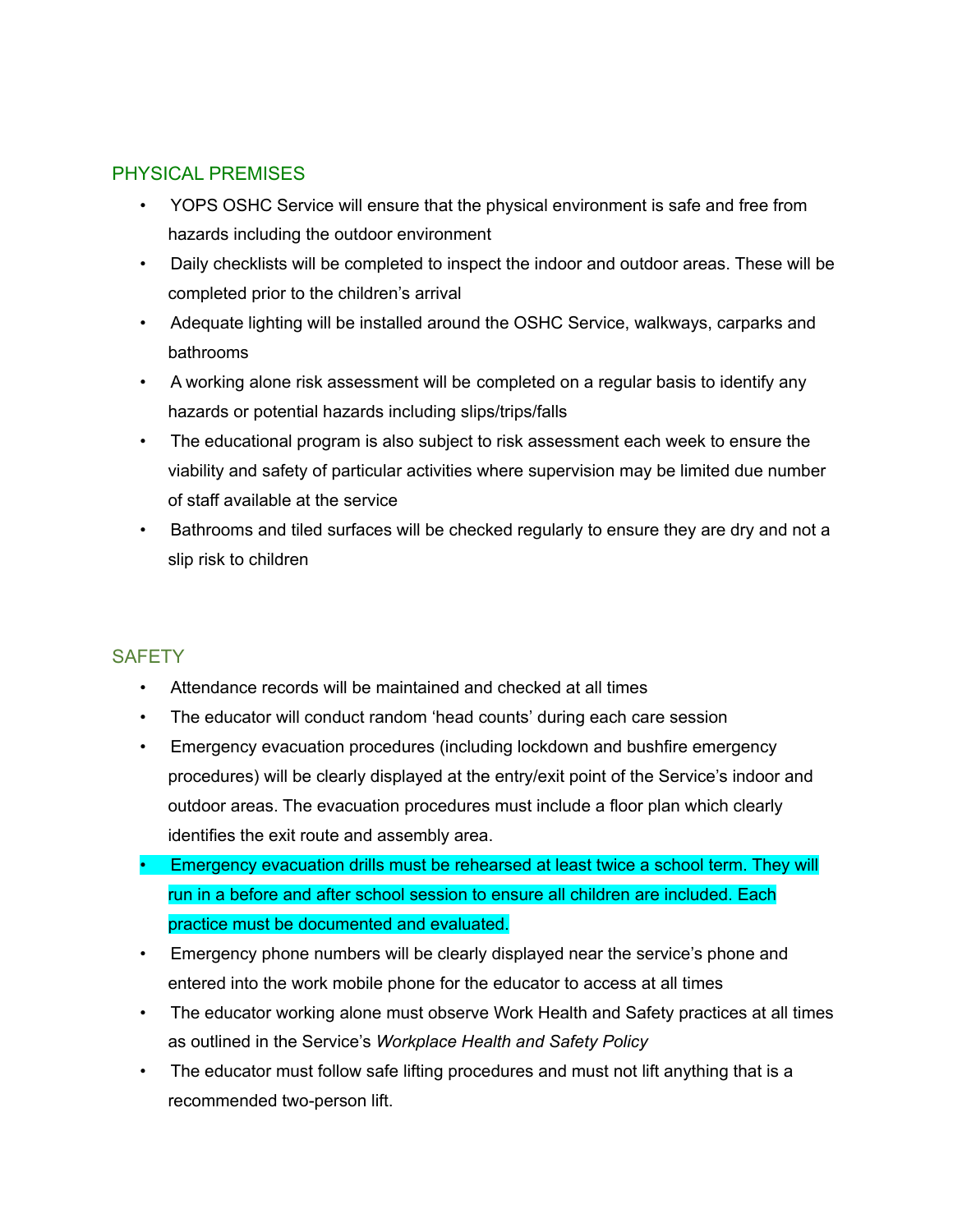- Our Service fosters a close working relationship with the School staff. Each day the School Principal/Deputy Principal will check in at the Service before leaving for the day.
- The educator on duty will leave the OSHC Service with the last authorised adult signing out the last child in care.
- As YOPS OSHC Service is located on school grounds, the educator will also have access to the school staff car park and have master keys to lock the gates.
- The educator on duty must carry their personal phone at all times.
- The responsible person will nominate a group of Senior Representatives who may be responsible to alert an alternate contact in the case of an emergency (when the educator on duty is unable to do so). The Senior Representatives will be trained on how to use the phone in case of an emergency situation.
- Ideally, the Senior Representatives will be in years 5 and 6. If there are no children enrolled from either year group the responsible person will nominate the most suitable children based on their age and maturity.

# ARRIVAL AND COLLECTION OF CHILDREN

- Parents/guardians will sign their child/ren into the OSHC Service at the beginning of the session of care and when collecting their child/ren at the end of a session of care, noting their name, time and date of care on the attendance record.
- At the conclusion of a Before School Care session, the educator on duty will sign out all children. Children from year 1 to year 6 will walk to their classrooms/assembly area. Foundation children will be escorted by the educator on duty.
- The educator on duty will sign in the children upon their arrival to the Service for an After-School Care session. Children from year 1 to year 6 will walk directly to the Service at the conclusion of the school day.
- Foundation children will be escorted to the service by their classroom teacher.
- In the event that a child is scheduled to attend the service and has not arrived, the educator will notify the school office and the office staff will follow up on the child's whereabouts.
- All children will be signed out (from an After-School Care or Vacation Care session) by their parent/guardian, or authorised person as indicated on their enrolment form.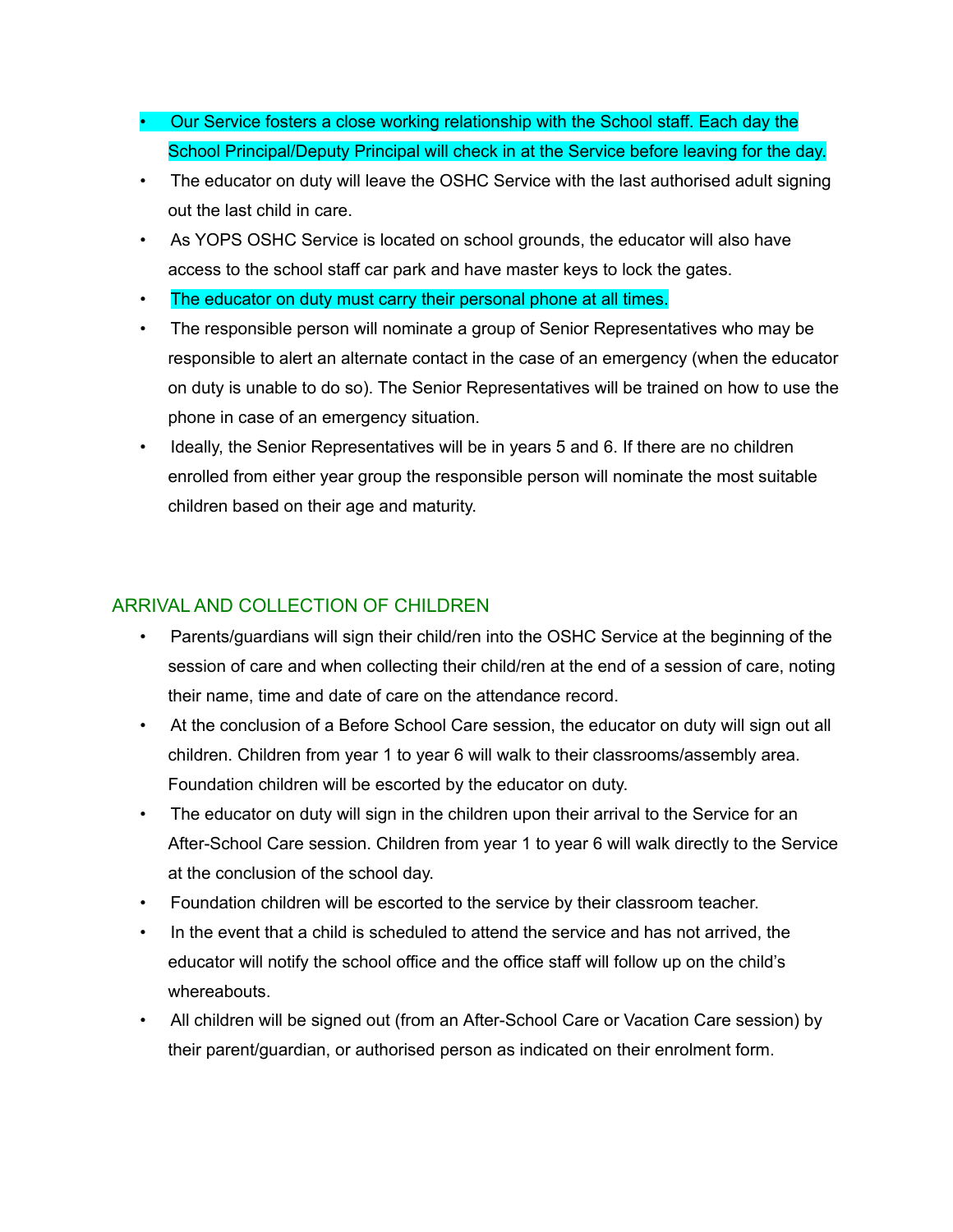• In the event where a child cannot be collected by their parent/guardian or an authorised person the parent/guardian will notify the Service in writing. The educator on duty will need to sight photo identification before releasing the child.

# ILLNESS AND INJURIES

- The educator on duty may, on occasion be required to care for a sick or injured child. It is important that the child receives suitable care and/or first aid.
- It is also important for the educator to ensure that appropriate supervision is maintained for the other children in care. Depending on the individual circumstances and the severity of the incident, the educator may need to call upon the assistance of one of the school teachers or support staff or contact the Approved Provider and/or parent/guardians.
- When caring for a sick/injured child the educator may need to alter the program of activities to ensure children's safety is maintained and supervision is provided for other children. For example, a physically active play experience may need to be paused while the educator is administering First Aid and the children may be directed to have quiet/reading time or the educator may instruct one of the older children to initiate a group game.
- If the educator on duty falls ill or is injured and is unable to call for help the nominated Senior Representative/older student will alert school staff or contact emergency services using the service telephone.
- In the event of any incident, injury, trauma or illness, the educator will adhere to our policies and procedures.
- An *Incident, Injury, Trauma and Illness* record must be completed accurately by the educator and acknowledged/signed by the parent/caregiver upon collection of their child.
- The Approved Provider will ensure that notification is made to the regulatory authority in the event of any serious incident/injury or in the event of a notifiable illness/disease.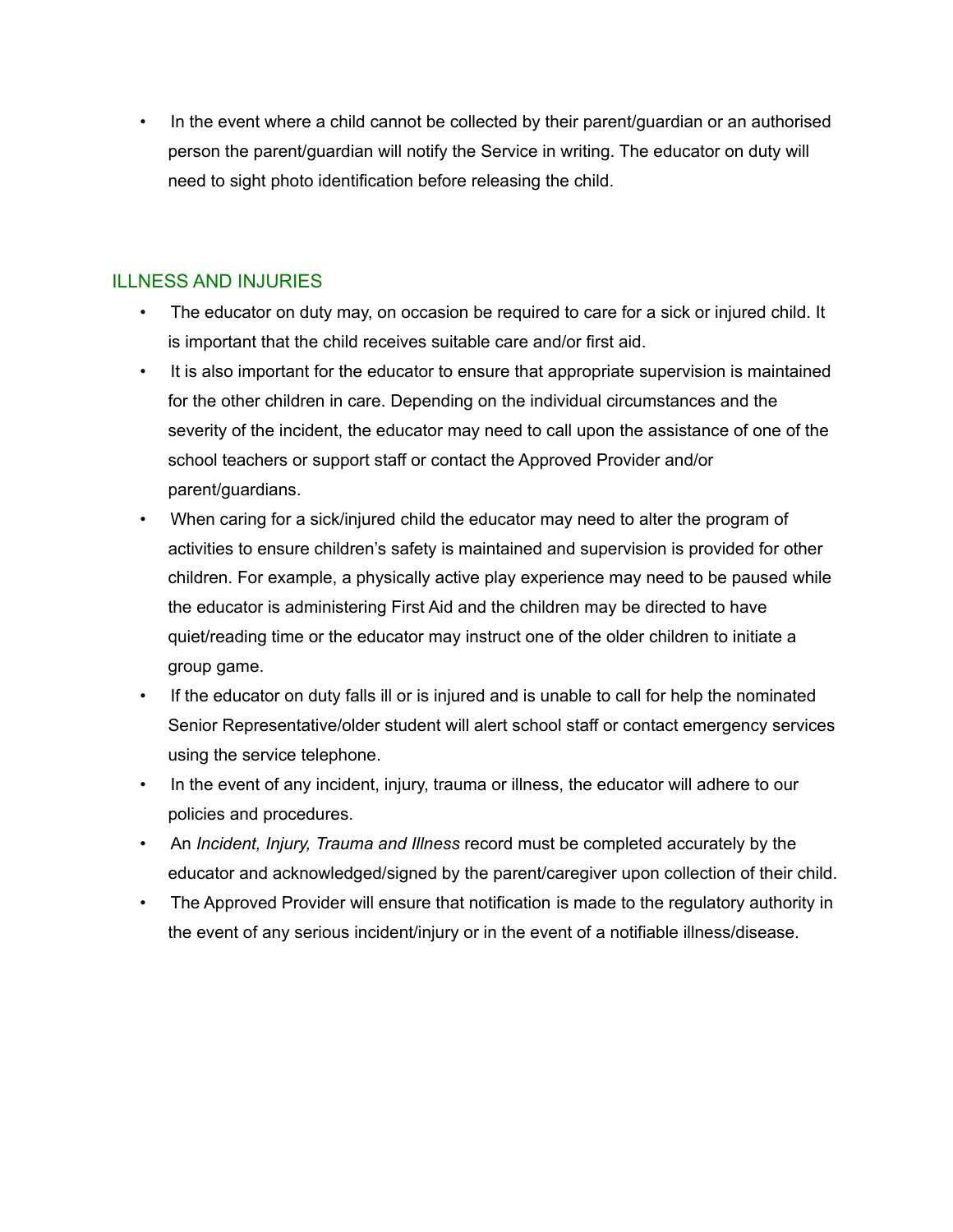## TOILETING

- The educator on duty will run a "Toilet call" every hour. In the event that a child needs to use the toilet in-between toilet calls they will be required to take another child with them. The child should be of the same gender and of similar age.
- In the event that the children take an unreasonable amount of time, the educator on duty may send an older student to follow up on the children's whereabouts.
- Where possible, the educator will use the bathroom outside of face to face hours. If the educator is required to use the bathroom while children are in care the educator may call upon one of the School staff (if applicable).

# CONTINUOUS QUALITY IMPROVEMENT

YOPS OSHC Service will continue to evaluate and assess our working alone practices through critical reflections, checklists, professional learning and discussions with families and staff.

The viability of the Service to operate with only one educator must be carefully considered to ensure adequate supervision is provided at all times.

### SOURCE

Australian Children's Education & Care Quality Authority. (2014).

Children's Services Award 2010.

Education and Care Services National Law Act 2010*.* (Amended 2018).

Education and Care Services National [Regulations](https://www.legislation.nsw.gov.au/view/html/inforce/current/sl-2011-0653?query=((Repealed%3DN+AND+PrintType%3D%22act.reprint%22+AND+PitValid%3D@pointInTime(20200831000000))+OR+(Repealed%3DN+AND+PrintType%3D%22reprint%22+AND+PitValid%3D@pointInTime(20200831000000))+OR+(Repealed%3DN+AND+(PrintType%3D%22epi.reprint%22+OR+PrintType%3D%22epi.electronic%22)+AND+PitValid%3D@pointInTime(20200831000000)))+AND+Content%3D(%22early%22+AND+%22childhood%22)&dQuery=Document+Types%3D%22%3Cspan+class%3D%27dq-highlight%27%3EActs%3C/span%3E,+%3Cspan+class%3D%27dq-highlight%27%3ERegulations%3C/span%3E,+%3Cspan+class%3D%27dq-highlight%27%3EEPIs%3C/span%3E%22,+Search+In%3D%22%3Cspan+class%3D%27dq-highlight%27%3EAll+Content%3C/span%3E%22,+All+Words%3D%22%3Cspan+class%3D%27dq-highlight%27%3Eearly+childhood%3C/span%3E%22,+Point+In+Time%3D%22%3Cspan+class%3D%27dq-highlight%27%3E31/08/2020%3C/span%3E%22). (2011).

Guide to the Education and Care Services National Law and the Education and Care Services National Regulations. (2017).

Guide to the National Quality Framework. (2017). (Amended 2020). Government of South Australia. Department for Education and Child Development- *Guidelines for Educators*